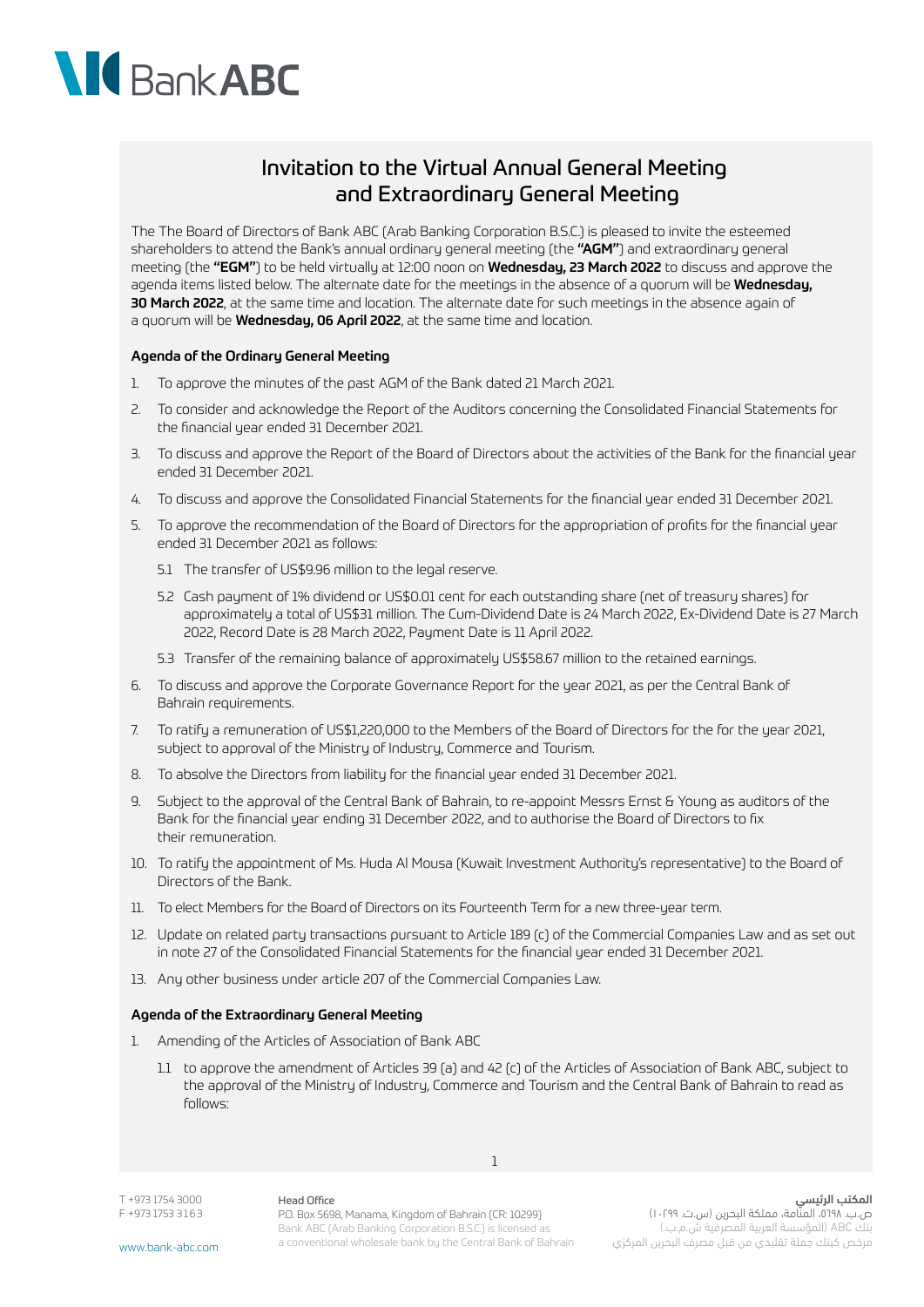# Bank ABC

#### Article 39 (a)

Invitations to attend the ordinary and extraordinary general meetings shall be sent to shareholders together with an agenda at least twenty-one (21) days before the date of any such meeting.

Article 42 (c)

General meetings shall generally be held physically. General meetings shall also be held by electronic means, and participation in such meetings can be in person with the possibility of remote attendance, except in cases where the general meeting is held completely remotely and voting in the general meeting shall be electronically, taking into account the conditions and requirements issued by the Ministry of Industry, Commerce and Tourism in this regard, or voting shall be in the manner determined by the chairman of the meeting, unless the general meeting includes items which require some particular form of voting.

- 1.2 to authorise and empower the Group Chief Executive Officer of Bank ABC or his delegates to take the necessary action, to effect the amendment of Articles 39 (a) and 42 (c) of the Articles of Association of Bank ABC.
- 2. Completion of the AT1 Capital Securities Issuance (Central Bank of Libya will abstain from voting on this item)
	- 2.1 to approve the issuance of convertible perpetual tier 1 capital securities in accordance with CA-2.1 (regulatory capital) of the Capital Adequacy Module of Volume 1 of the CBB Rulebook ("**Capital Securities"**) of up to three hundred and ninety million United States Dollars (USD390,000,000) that will be fully subscribed by the Central Bank of Libya, and authorise the Board of Directors of Bank ABC to take the necessary decisions regarding the profit/interest/coupon rate and issuance value, in addition to carrying out the procedures and requirements in this regard, subject to Central Bank of Bahrain's approval.
	- 2.2 to approve: (a) the waiver of the shareholders' pre-emptive rights to subscribe to the Capital Securities pursuant to Article 150 of Law No. 21 of 2001 promulgating the commercial companies law, as amended ("Companies Law"); and (b) in the event that the Capital Securities are to be converted into shares of the Bank pursuant to the terms of such Capital Securities, the waiver of the pre-emptive rights under Article 128 of the Companies Law to subscribe to such shares and to approve the issuance of such shares to the subscribers of the Capital Securities.
	- 2.3 to approve, empower and authorise the Group Chief Executive Officer of Bank ABC (or his delegates) to:
		- (a) take necessary actions related to the issuance of the Capital Securities on behalf of Bank ABC; and
		- (b) to negotiate, approve and sign in the name of Bank ABC whenever requisite or expedient in any such documents required to issue or authorise the issuance including signing and/or notarising (as applicable) any documents relating to any issuance including but not limited to

(i) agency agreement;

(ii) subscription agreement; and

(iii) global certificate,

and/or any powers of attorney and any documents whatsoever and generally to do each and every such act, matter or thing as required to achieve all the above.

- 3. Increase the Authorised Capital
	- 3.1 to approve the increase in the authorised capital of Bank ABC from three billion five hundred million United States Dollars ("USD" or "Dollar(s)") (USD3,500,000,000) to USD4,500,000,000, subject to the approval of the Central Bank of Bahrain.
	- 3.2 to authorise and empower the Group Chief Executive Officer of Bank ABC or his delegates to take the necessary action, to effect the amendment of the Memorandum and Articles of Association to increase the authorised capital, subject to the approval of the Central Bank of Bahrain.

2

T +973 1754 3000 F +973 1753 3 1 6 3

www.bank-abc.com